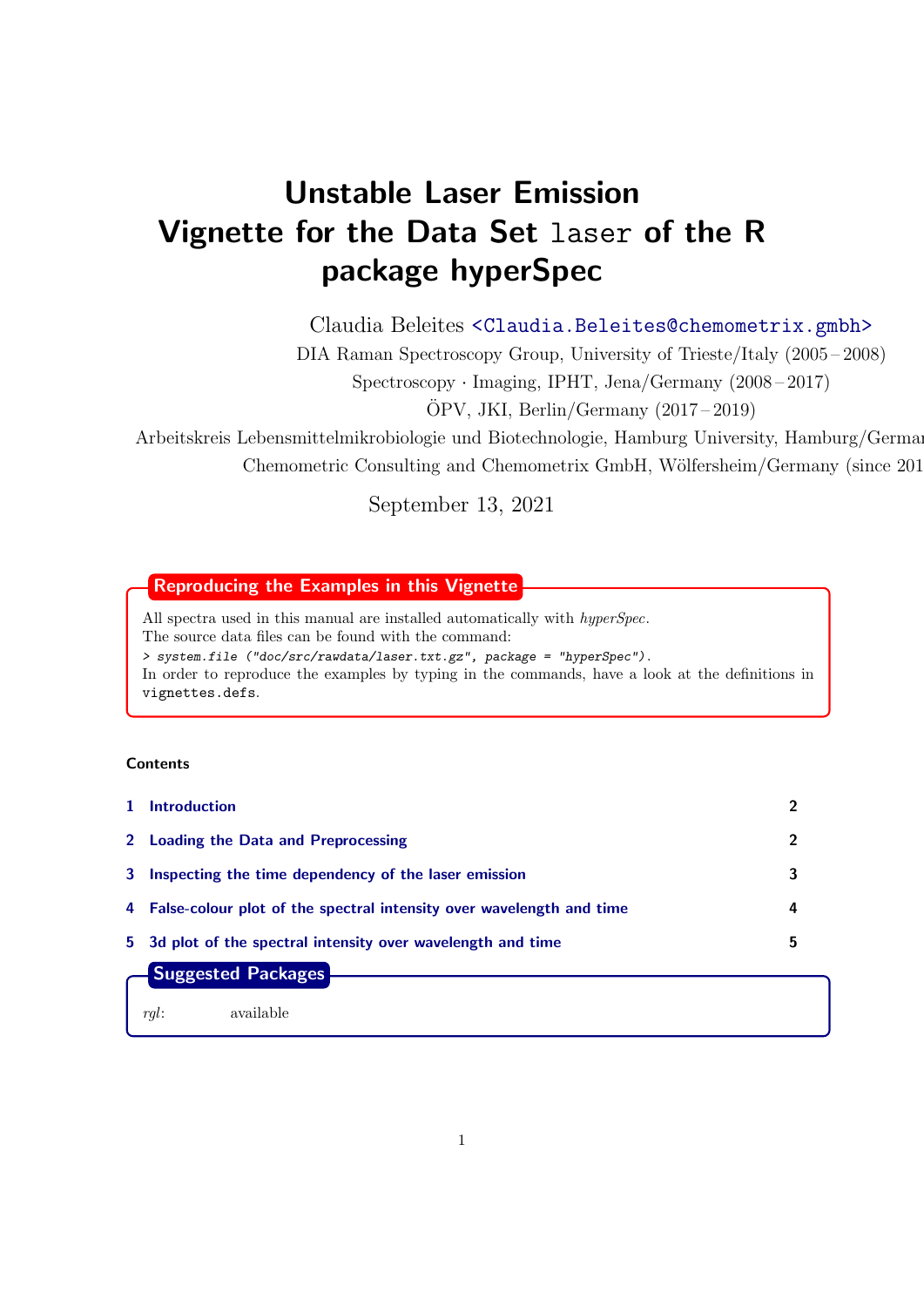# <span id="page-1-0"></span>1 Introduction

This data set consists of a time series of 84 spectra of an unstable laser emission at 405 nm recorded during ca. 1.5 h.

The spectra were recorded during the installation of the 405 nm laser at a Raman spectrometer. There is no Raman scattering involved in this data, but the Raman software recorded the abscissa of the spectra as Raman shift in wavenumbers.

This document shows

- How to convert the wavelength axis (spectral abscissa)
- How to display time series data as intensity over time diagram
- How to display time series data as 3d and false colour image of intensity as function of time and wavelength.

## <span id="page-1-1"></span>2 Loading the Data and Preprocessing

```
> laser <- read.txt.Renishaw ("rawdata/laser.txt.gz", data = "ts")
> plot (laser, "spcprctl5")
```
As the laser emission was recorded with a Raman spectrometer, the wavelength axis initially is the Raman shift in wavenumbers  $(cm<sup>-1</sup>)$ .

As most of the spectra do not show any signal (fig. [1a\)](#page-1-2), so the spectral range can be cut to  $-75$  –  $0 \text{ cm}^{-1}$ . Note that negative numbers in the spectral range specification with the tilde do not exclude the spectral range but rather mean negative values of the wavelength axis. The results are shown in figure [1b.](#page-1-3)

```
> laser <- laser [,,-75~0]
> plot (laser, "spcprctl5")
```
<span id="page-1-2"></span>

<span id="page-1-3"></span>Figure 1 The laser emission spectra.

The wavelength axis was recorded as Raman shift from 405 nm. However, the spectra were taken before calibrating the wavelength axis. The band at  $-50 \text{ cm}^{-1}$  is known to be at 405 nm.

> wl (laser) <- wl (laser) + 50

Furthermore, as the spectra are not Raman shift but emission, the wavelength axis should be converted to proper wavelengths in nm.

The Raman shift is calculated from the wavelength as follows:

$$
\Delta \tilde{\nu} = \frac{1}{\lambda_0} - \frac{1}{\lambda}
$$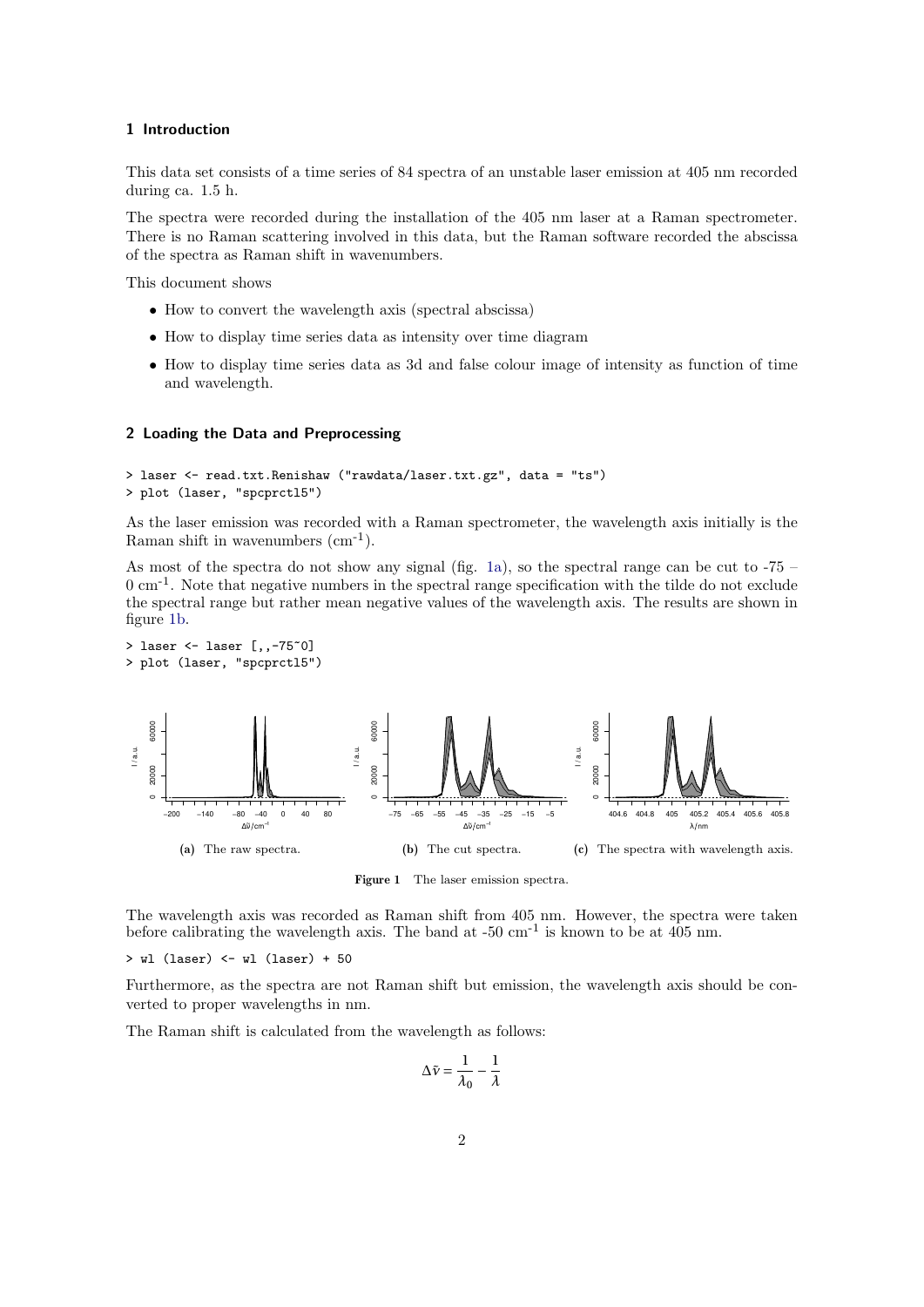with ∆*ν*˜ being the Raman shift, and *λ*<sup>0</sup> the excitation wavelength for a Raman process, here 405 nm.

The wavelengths corresponding to the wavenumbers are thus:

$$
\lambda = \frac{1}{\frac{1}{\lambda_0} - \Delta \tilde{\nu}}
$$

Taking into account that 1 cm =  $10^7$  nm, we arrive at the new wavelength axis:

```
> wl (laser) <- list (
    wl = 1e7 / (1/405e-7 - w1 (laser)),+ label = expression (lambda / nm)
+ )
> plot (laser, "spcprctl5")
```
Note that the new wavelength axis label is immediately assigned as well.

Now, save laser as the laser data set shipped with hyperSpec.

```
> save (laser, file = "laser.rda")
> laser
hyperSpec object
   84 spectra
   3 data columns
   36 data points / spectrum
wavelength: lambda/nm [numeric] 404.58 404.62 ... 405.82
data: (84 rows x 3 columns)
   1. t: t / s [numeric] 0 2 ... 5722
   2. spc: I / a.u. [matrix, array36] 164.65 179.72 ... 112.09
   3. filename: filename [character] rawdata/laser.txt.gz rawdata/laser.txt.gz ... rawdata/laser.txt.gz
```
#### <span id="page-2-0"></span>3 Inspecting the time dependency of the laser emission

The maxima of the different emission lines encountered during this measurement are at 405.0, 405.1, 405.3, and 405.4 nm (fig. [2a\)](#page-3-1).

Alternatively they can be extracted from the graph using locator which reads out the coordinates of the points the user clicks with the mouse (use middle or right click to end the input):

```
> wls <- locator()$x
> plot (laser, "spcmeansd")
> cols <- c("black", "blue", "red", "darkgreen")
> abline (v = wls, col = cols )
```
plotc can also be used to plot time-series. In that case, the abscissa needs to be specified in parameter use.c. The collection time is stored in column \$t in seconds from start of the measurement, and can be handed over as the column name. The resulting time series are shown in figure [2b](#page-3-2) variable,

```
> plotc (laser [,, wls], spc ~ t, groups = .wavelength, type = "b", cex = 0.3, col = cols)
```
Another option is to condition the plot on *λ*:

 $>$  plotc (laser [,, wls], spc  $\tilde{t}$  | .wavelength, type = "b", cex = 0.3, col = "black")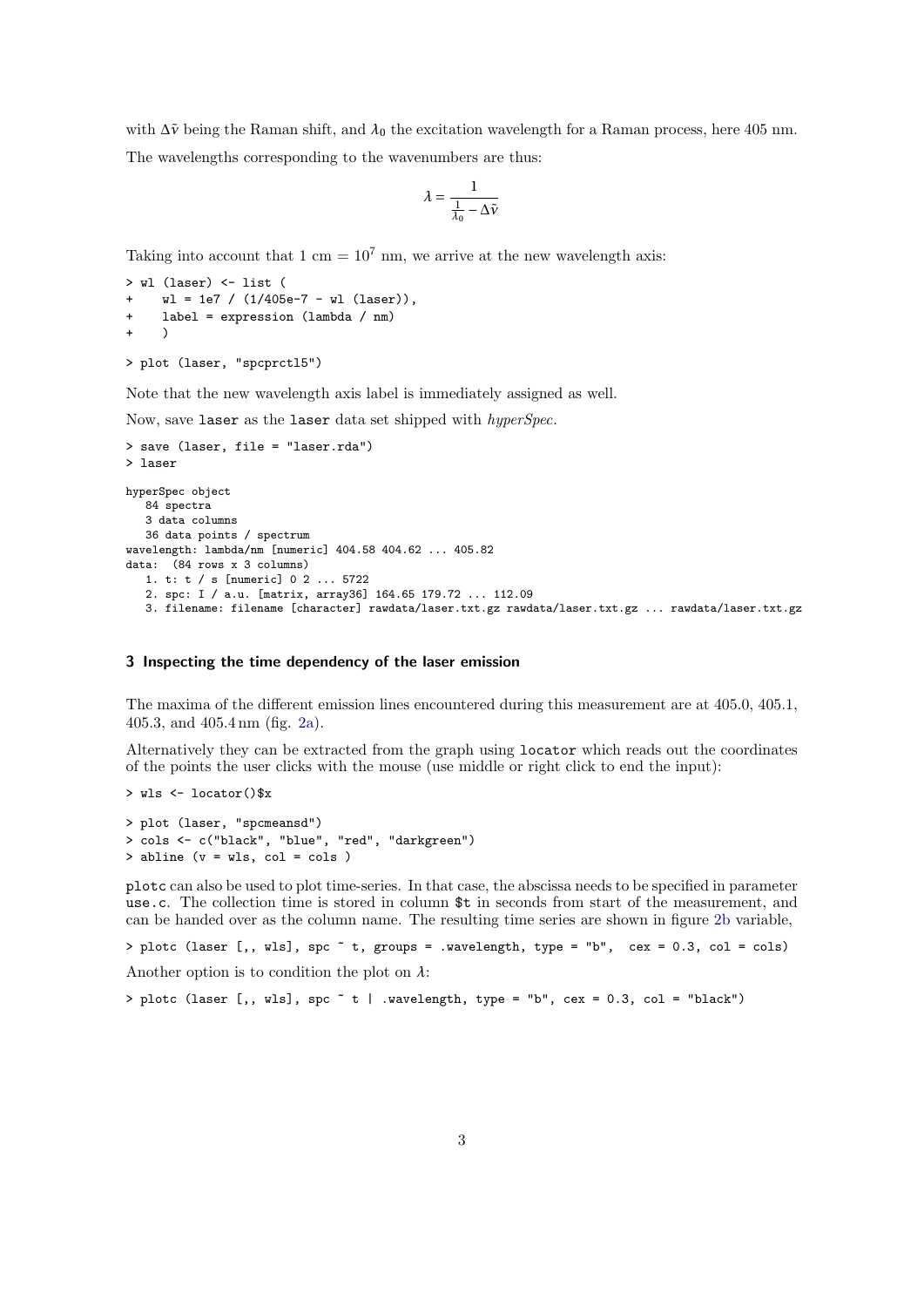<span id="page-3-1"></span>

<span id="page-3-2"></span>Figure 2 The laser emission time series. [2a](#page-3-1) shows the spectral position of the bands. The time series are plotted in corresponding colors in [2b.](#page-3-2)



Figure 3 The time series plots can also be conditioned on \$.wavelength.

# <span id="page-3-0"></span>4 False-colour plot of the spectral intensity over wavelength and time

hyperSpec supplies functions to draw the spectral matrix using *lattice's* levelplot.

> plot (laser, "mat", contour = TRUE, col = "#00000060")

hyperSpec's levelplot method can be used to display the spectra matrix over a data column (instead of the row number): figure [4.](#page-3-3) Note that the hyperSpec object is the second argument to the function (according to the notation in levelplot).

<span id="page-3-3"></span>> levelplot (spc ~ .wavelength \* t, laser, contour = TRUE, col ="#00000080")

<span id="page-3-4"></span>

<span id="page-3-5"></span>Figure 4 The spectra matrix of the laser data set. The ordinate of the plot may be the number of the spectrum accessed by \$.row [\(a\)](#page-3-4) or any other extra data column, here \$t [\(b\).](#page-3-5)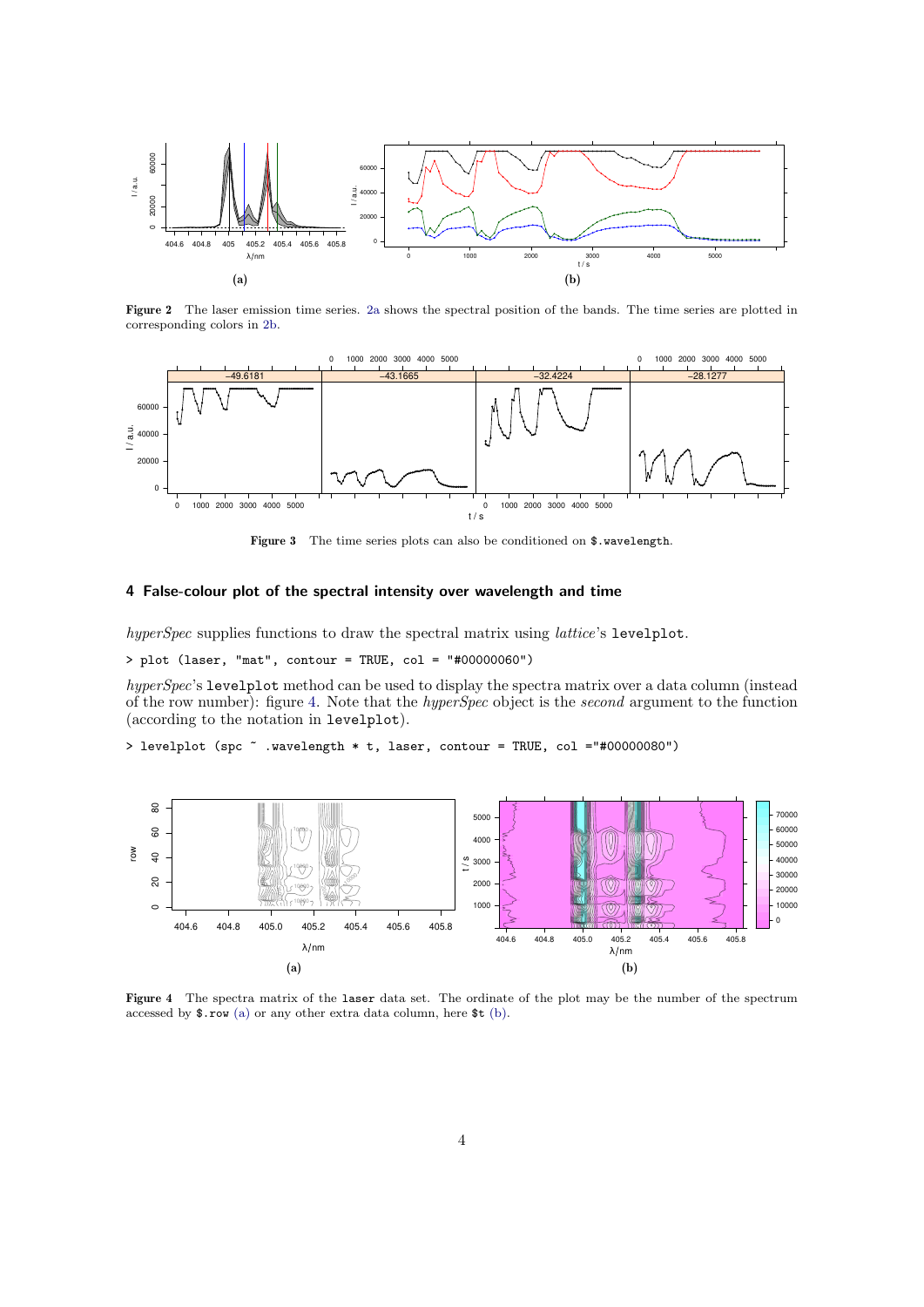<span id="page-4-1"></span>

Figure 5 The 3d plot of the laser data

## <span id="page-4-0"></span>5 3d plot of the spectral intensity over wavelength and time

hyperSpec objects can easily be drawn with  $rgl[?$  ]:

```
> require (rgl)
```
 $rgl's$  persp3d plots a surface in 3d defined by points in x, y, and z. Handing over the appropriate data columns of the *hyperSpec* object is easy (fig. [5\)](#page-4-1):

```
> message ("plot chunk")
> laser <- laser [,,404.8 ~ 405.6] / 10000
> laser$t <- laser$t / 3600
> cols <- rep (matlab.palette (nrow (laser)), nwl (laser))
> surface3d(y = wl(laser), x = laser$t, z = laser$spc, col = cols)
> surface3d(y = wl(laser), x = laser$t, z = laser$spc + .1 * min (laser),
            col = "black", alpha = .2,front = "lines", line_antialias = TRUE)
> aspect3d (c(1, 1, 0.25))
> axes3d (c ('x+-', 'y--', 'z--'))
> axes3d ('y--', nticks = 25, labels= FALSE)
> mtext3d ("t / h", 'x+-', line = 2.5)
> mtext3d ("lambda / nm", 'y--', line = 2.5)
> mtext3d ("I / a.u.", 'z--', line = 2.5)
```
## **References**

#### Session Info

```
R version 4.1.1 (2021-08-10)
Platform: x86_64-pc-linux-gnu (64-bit)
Running under: Ubuntu 20.04.3 LTS
Matrix products: default
BLAS: /usr/lib/x86_64-linux-gnu/openblas-pthread/libblas.so.3
LAPACK: /usr/lib/x86_64-linux-gnu/openblas-pthread/liblapack.so.3
locale:
 [1] LC_CTYPE=en_US.UTF-8 LC_NUMERIC=C LC_TIME=de_DE.UTF-8
 [4] LC_COLLATE=C LC_MONETARY=de_DE.UTF-8 LC_MESSAGES=en_US.UTF-8
[7] LC_PAPER=de_DE.UTF-8 LC_NAME=C LC_ADDRESS=C<br>[10] LC_TELEPHONE=C LC_MEASUREMENT=de_DE.UTF-8 LC_IDENTIFIC.
                              LC_MEASUREMENT=de_DE.UTF-8 LC_IDENTIFICATION=C
attached base packages:
[1] tools grid stats graphics grDevices utils datasets methods base
```